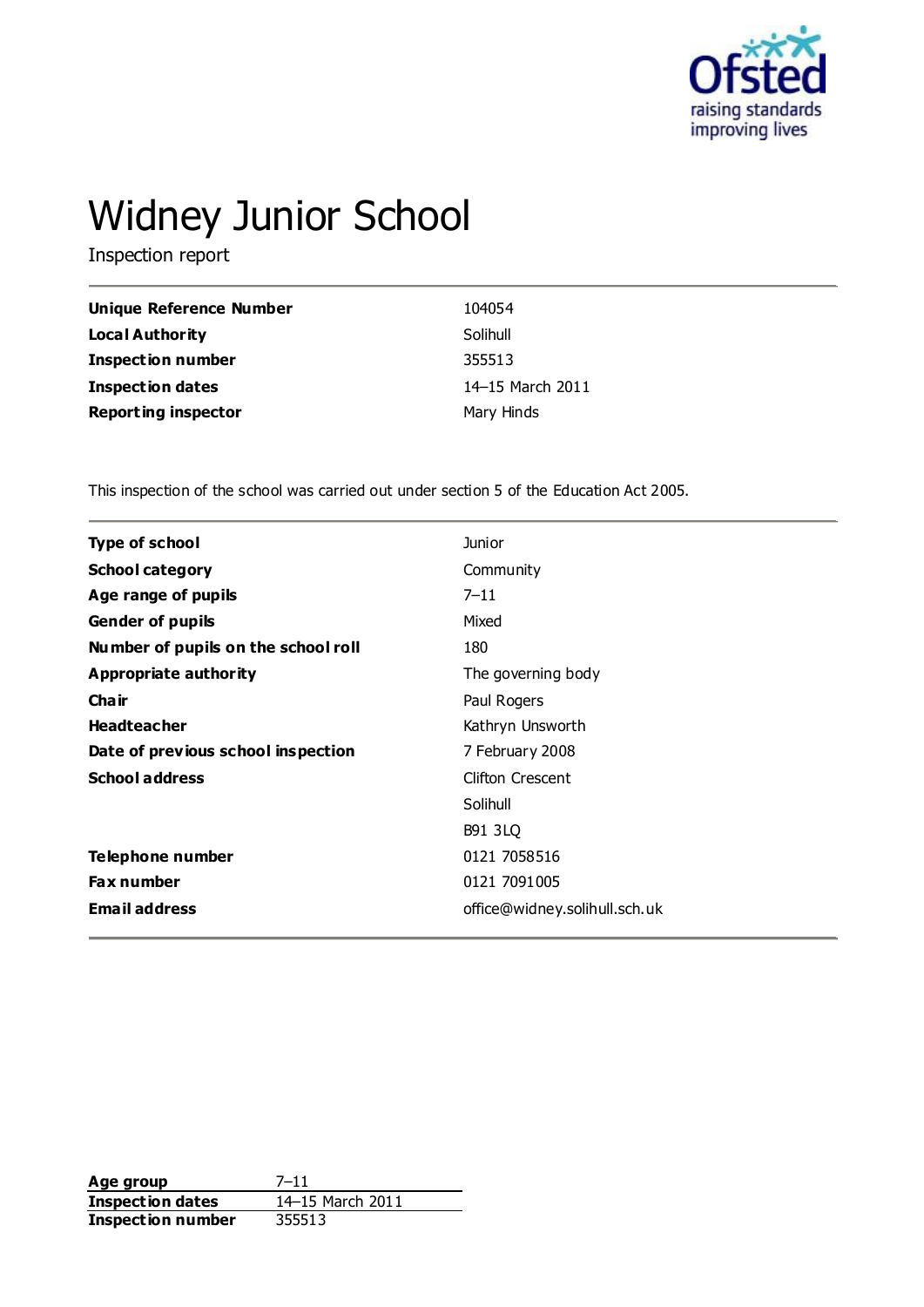The Office for Standards in Education, Children's Services and Skills (Ofsted) regulates and inspects to achieve excellence in the care of children and young people, and in education and skills for learners of all ages. It regulates and inspects childcare and children's social care, and inspects the Children and Family Court Advisory Support Service (Cafcass), schools, colleges, initial teacher training, work-based learning and skills training, adult and community learning, and education and training in prisons and other secure establishments. It assesses council children's services, and inspects services for looked after children, safeguarding and child protection.

Further copies of this report are obtainable from the school. Under the Education Act 2005, the school must provide a copy of this report free of charge to certain categories of people. A charge not exceeding the full cost of reproduction may be made for any other copies supplied.

If you would like a copy of this document in a different format, such as large print or Braille, please telephone 0300 123 4234, or email **[enquiries@ofsted.gov.uk](mailto:enquiries@ofsted.gov.uk)**.

You may copy all or parts of this document for non-commercial educational purposes, as long as you give details of the source and date of publication and do not alter the documentation in any way.

To receive regular email alerts about new publications, including survey reports and school inspection reports, please visit our website and go to 'Subscribe'.

Royal Exchange Buildings St Ann's Square Manchester M2 7LA T: 0300 123 4234 Textphone: 0161 618 8524 E: **[enquiries@ofsted.gov.uk](mailto:enquiries@ofsted.gov.uk)**

W: **[www.ofsted.gov.uk](http://www.ofsted.gov.uk/)**

© Crown copyright 2011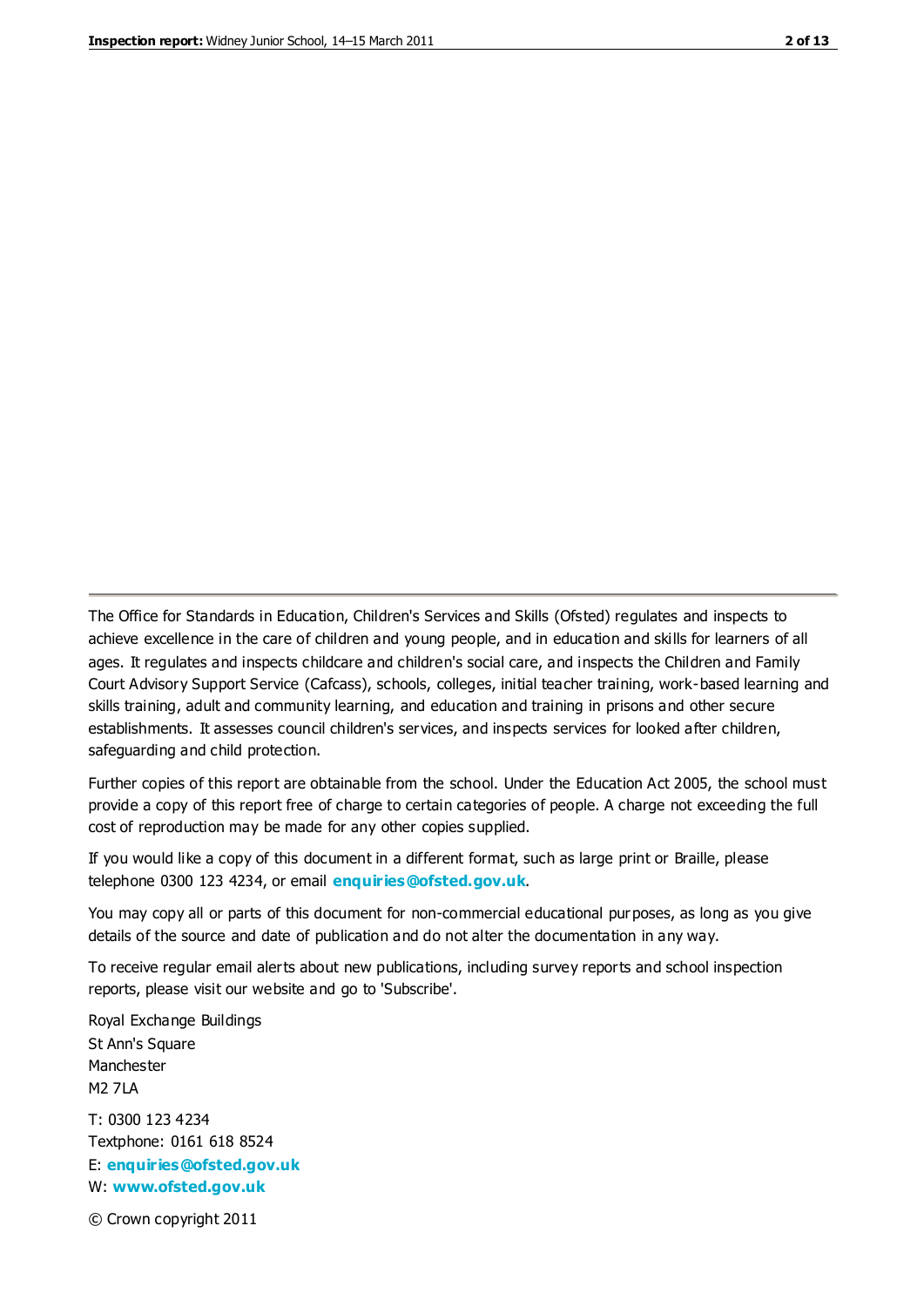# **Introduction**

This inspection was carried out by three additional inspectors. They observed seven teachers, while visiting 16 lessons. Five of the lessons were observed jointly with the headteacher and deputy headteacher. Inspectors held meetings with senior leaders, groups of pupils, the Chair of the Governing Body and staff. They observed the school's work, and looked at the school's documentation, monitoring and assessment information, plans for improvement, important policies and pupils' work. The inspection team also looked at 94 questionnaires from parents and carers, together with those from pupils and staff.

The inspection team reviewed many aspects of the school's work. It looked in detail at a number of key areas.

- $\blacksquare$  It considered the learning and progress of more able pupils in writing and in mathematics.
- It examined how independent pupils are as learners, including pupils in the resourced base provision.
- $\blacksquare$  It assessed how effective the curriculum is in providing relevant and motivating opportunities for pupils to write.
- It explored how well leaders, at all levels, monitor and evaluate the impact of improvement work.

# **Information about the school**

The school is smaller than other primary schools. The proportion of pupils known to be eligible for free school meals is low. The majority of pupils are White British, whilst a small minority are from a wide range of minority ethnic backgrounds, with a below average proportion who speak English as an additional language. The proportion of pupils with special educational needs and/or disabilities is average, although the proportion with a statement of special educational needs is above. Most pupils with a statement of special educational needs have specific learning difficulties. These pupils are supported by a specifically resourced provision for special educational needs that is managed by the school. The school has a number of awards including Healthy School status and Activemark.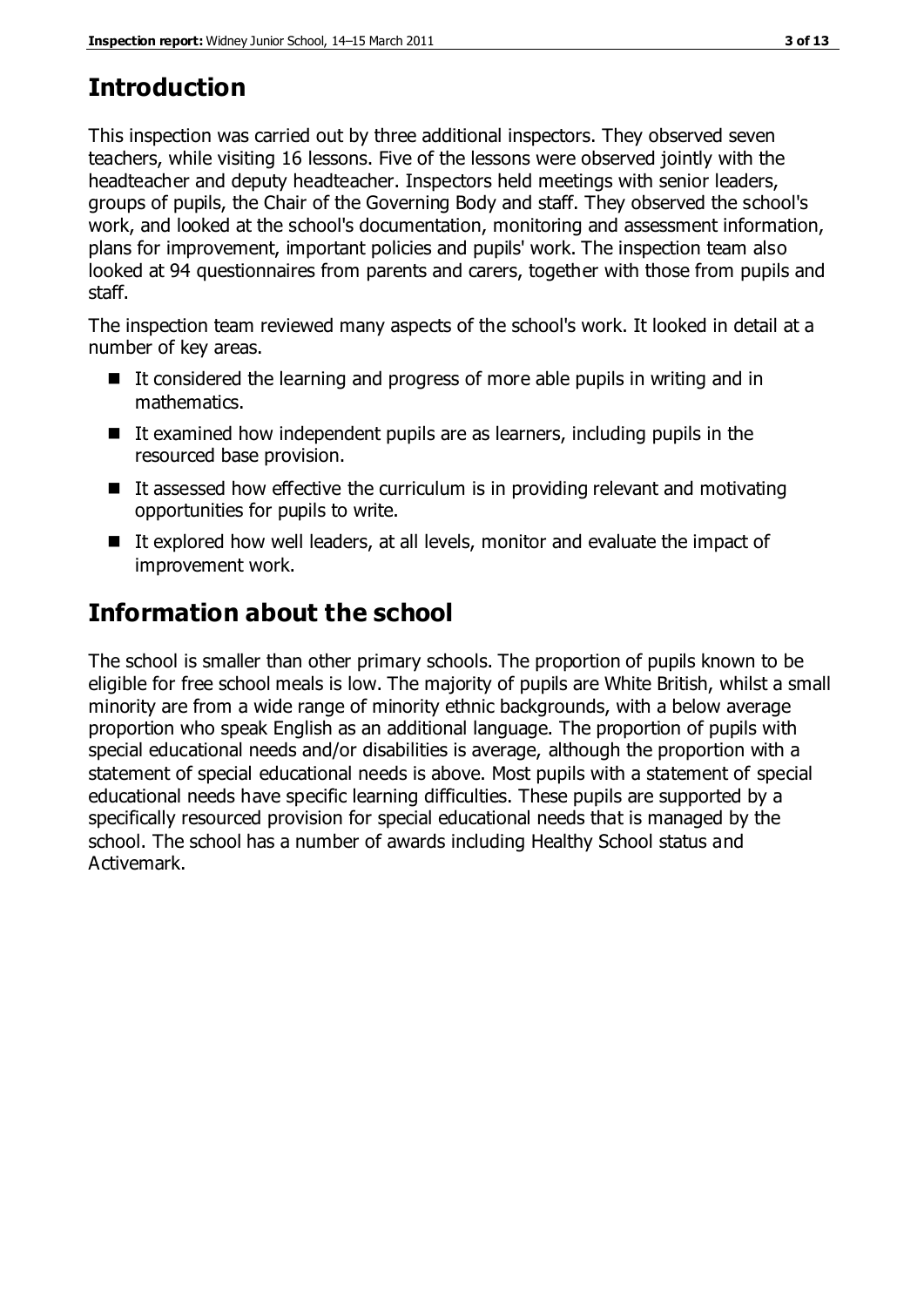**Inspection grades: 1 is outstanding, 2 is good, 3 is satisfactory, and 4 is inadequate** Please turn to the glossary for a description of the grades and inspection terms

# **Inspection judgements**

| Overall effectiveness: how good is the school?  |  |
|-------------------------------------------------|--|
| The school's capacity for sustained improvement |  |

### **Main findings**

This is a satisfactory school. Pupils feel safe, secure and are well cared for, because the school is a welcoming and harmonious community. Pupils have a good understanding of healthy lifestyles and take their responsibilities to help around school seriously. Pupils enjoy school, reflected in their high attendance. Pupils' behave well and enthusiastically engage in all the opportunities the school offers. Parents and carers are supportive, and are pleased with almost all aspects of the school. One parent summed up the views of many by saying, 'The family atmosphere is lovely and every child is made to feel special.'

The school has been successful in improving pupils' progress in mathematics. Achievement in this subject, as well as in reading, is satisfactory. This upward trend, illustrates the school's satisfactory capacity for sustained improvement.

Pupils' progress in writing, and progress for more able pupils, while broadly satisfactory, is more variable. Older pupils often make good progress due to very effective teaching, in both literacy and mathematics. The school has worked hard to secure more effective provision, for example the recent setting for ability in mathematics, across Year 4 and 5 enables teachers to ensure that work is accurately matched to pupils' abilities. Pupils with special educational needs and/or disabilities make satisfactory progress, and those pupils who attend the resourced base provision often make good progress. This is because the resourced base is well led and managed, with specialist staff and other professionals who support pupils' learning and personal development well.

While there were some good or better lessons observed, teaching is satisfactory, which means pupils make satisfactory progress across the key stage. The profile of teaching is improving due to the implementation of improvement strategies, such as coaching and paired observations, and the identification of learning outcomes and how pupils can assess the extent of their success. However, there are too many strategies designed to help pupils understand how well they are learning, leading to some confusion, and this is compounded by inconsistencies in how well these are applied in lessons. This limits their impact on pupils' progress and learning. Teachers do not always use their accurate assessments to ensure that activities are matched to pupils' abilities, resulting in slower progress. Opportunities for collaborative learning and independent research are often missed, which limits some pupils' engagement in their learning.

Senior leaders have brought about several improvements following an honest and sound self-evaluation of the school's performance, and staff have enthusiastically taken on board these new initiatives. Assessment procedures are accurate but information is not always analysed in sufficient depth to track pupils' progress over time or to set challenging targets. Both the governing body and middle leaders have started to monitor the work of the school. However, their roles are underdeveloped as they are not sufficiently involved in analysing the impact of actions on pupil outcomes and how the school performs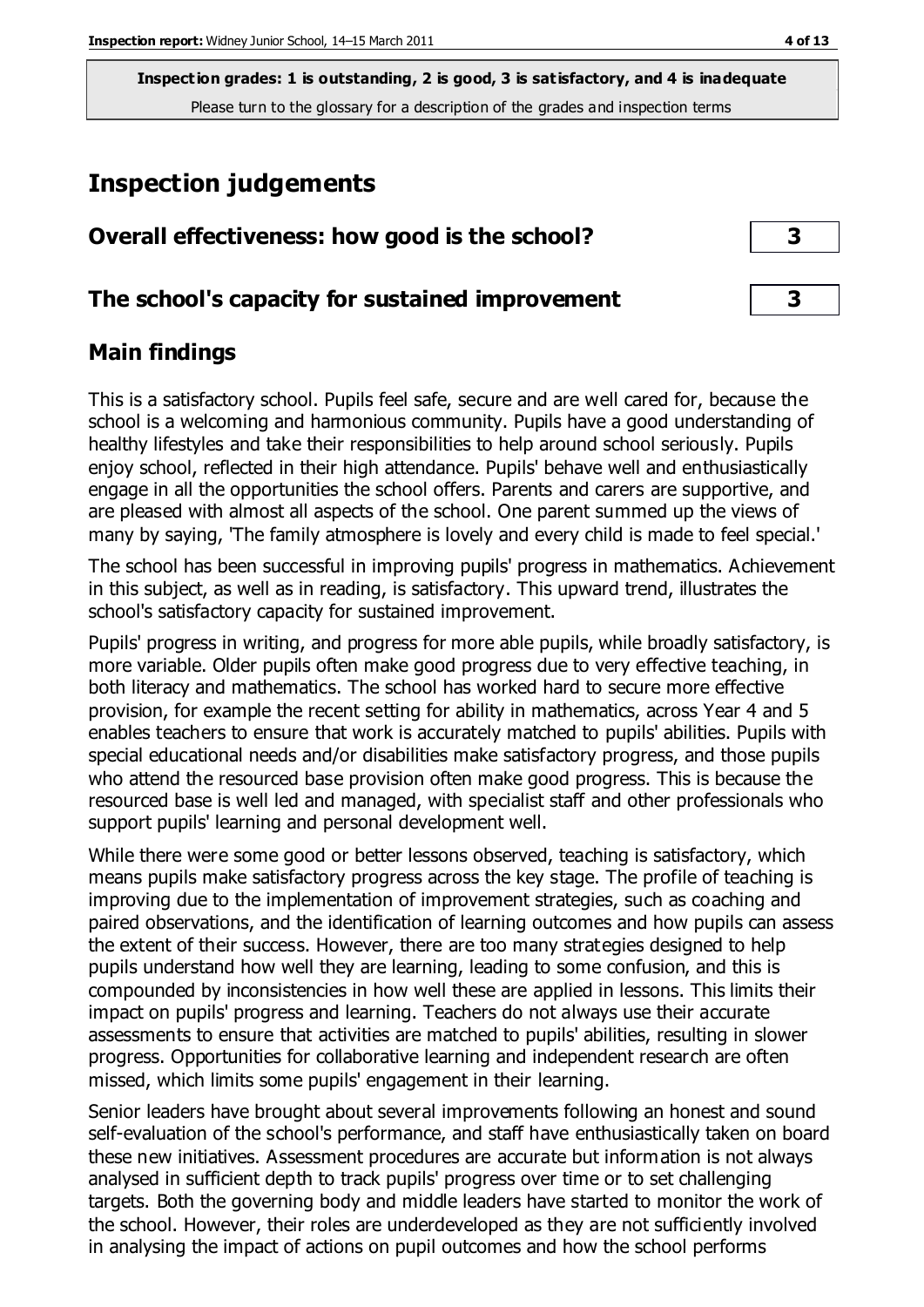**Inspection grades: 1 is outstanding, 2 is good, 3 is satisfactory, and 4 is inadequate** Please turn to the glossary for a description of the grades and inspection terms

compared to others. When writing strategic plans, the links between priorities are not clear enough and it is not always apparent how the school will know when it has achieved its priorities, because it is difficult to measure progress towards them.

Up to 40% of the schools whose overall effectiveness is judged satisfactory may receive a monitoring visit by an Ofsted inspector before their next section 5 inspection.

# **What does the school need to do to improve further?**

- Accelerate pupils' achievement particularly in writing and for more able pupils by:
- $\blacksquare$  setting clear and specific targets to identify what pupils must improve to make increased progress in lessons
	- improving the use of assessment information to ensure that all pupils are suitably challenged and that work is matched to all pupils' capabilities
	- providing more opportunities for pupils to work collaboratively and independently, and to research their work, including the use of information and communication technology (ICT).
- Strengthen leadership and management, by:
- **If** improving the system for tracking pupils' progress and attainment, so that rates of progress made by different groups each year and across the key stage are precisely recorded in order to set challenging targets to accelerate progress
	- $-$  tightening up improvement planning, so that there are clear links between identified priorities and measurable success criteria based on pupil outcomes
	- improving governance in their monitoring and evaluation role so that they can hold the school to account more
	- involving middle leaders in target setting and the analysis of performance data in order to bring about more rapid improvements in teaching and increase the impact of curriculum initiatives.

# **Outcomes for individuals and groups of pupils 3**



Pupils often enter Year 3 with skills above average in reading, writing and mathematics. By the end of Year 6 mathematics and reading are above average, with writing being average. Pupils' learning in lessons is satisfactory overall and good in Years 5 and 6. In these lessons work is stimulating and challenging. Teachers ask questions to continually assess pupils' current understanding, to pitch the work at a challenging level, and provide opportunities for pupils to work together, building up skills systematically. For example, in one lesson observed, the teacher provided a motivating video clip of a barrier reef, following this up with searching questions, to gain an appreciation of their understanding. This in turn created great curiosity and pupils spontaneously began to ask their own probing questions. However, this is not achieved consistently in lessons across the school, which is affecting pupils' achievement, particularly in writing, despite there being more opportunities to write for a purpose.

Pupils with special educational needs and/or disabilities, including pupils in the resourced base provision, make similar progress to their peers in all subjects because individual specialised provision is well-targeted to develop basic skills and to raise their self-esteem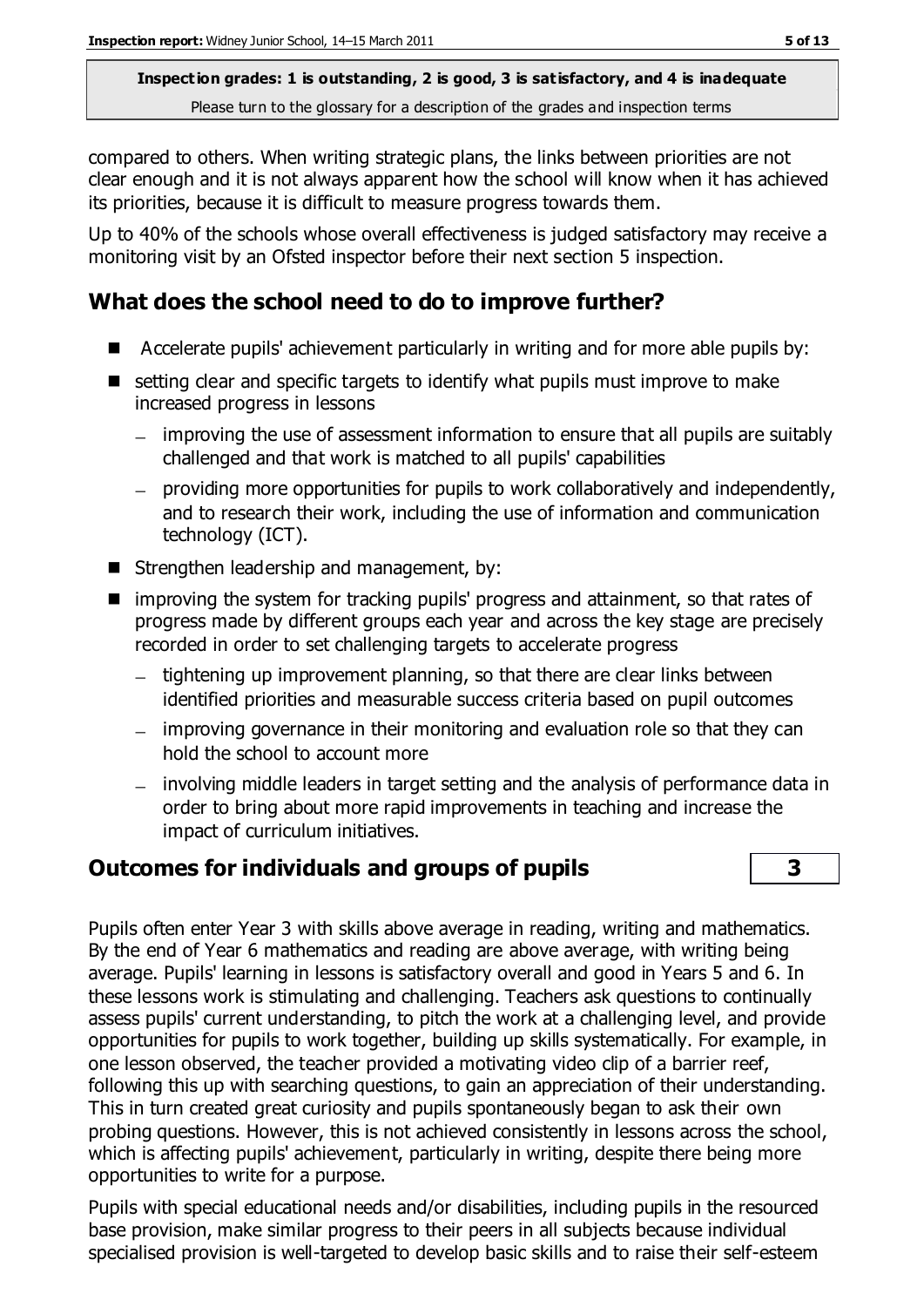# **Inspection grades: 1 is outstanding, 2 is good, 3 is satisfactory, and 4 is inadequate**

Please turn to the glossary for a description of the grades and inspection terms

and confidence. Pupils have a good understanding of how to lead healthy lifestyles and are keen to take part in the many extra-curricular sports and activity clubs. Pupils say they are confident that their teachers listen to any concerns they raise and take appropriate action. For example, pupils appreciate the 'peg bag' system where they post any worries and ideas they may have. Pupils contribute well to the school and beyond. For example, school councillors are actively involved in decision making, from helping to revise the behaviour policy, to setting up the 'snack attack', healthy tuck shop. Pupils relish helping others and have raised significant amounts of funds for many charities.

| Pupils' achievement and the extent to which they enjoy their learning                                                     |                |
|---------------------------------------------------------------------------------------------------------------------------|----------------|
| Taking into account:<br>Pupils' attainment <sup>1</sup>                                                                   | 2              |
| The quality of pupils' learning and their progress                                                                        | 3              |
| The quality of learning for pupils with special educational needs and/or disabilities<br>and their progress               |                |
| The extent to which pupils feel safe                                                                                      | $\overline{2}$ |
| Pupils' behaviour                                                                                                         | $\mathbf{2}$   |
| The extent to which pupils adopt healthy lifestyles                                                                       | $\overline{2}$ |
| The extent to which pupils contribute to the school and wider community                                                   | $\overline{2}$ |
| The extent to which pupils develop workplace and other skills that will contribute to<br>their future economic well-being | 3              |
| Taking into account:<br>Pupils' attendance <sup>1</sup>                                                                   | 1              |
| The extent of pupils' spiritual, moral, social and cultural development                                                   | 2              |

These are the grades for pupils' outcomes

<sup>1</sup> The grades for attainment and attendance are: 1 is high; 2 is above average; 3 is broadly average; and 4 is low

# **How effective is the provision?**

Senior leaders have introduced a number of initiatives to improve the quality of teaching and they have been successful in ensuring that teachers provide quality feedback in their marking. Target-setting is more variable, however. Teaching, although satisfactory, is improving. For example, in an outstanding Year 6 lesson, pupils were using their mathematical and literacy skills in a variety of practical and written tasks; they were working independently and cooperatively in groups; pupils were suitably challenged because the activities were well matched to all abilities. In satisfactory lessons, not all pupils understand what they are expected to learn, because they become confused by too many targets and/or steps to success. Although there are two ICT suites which are well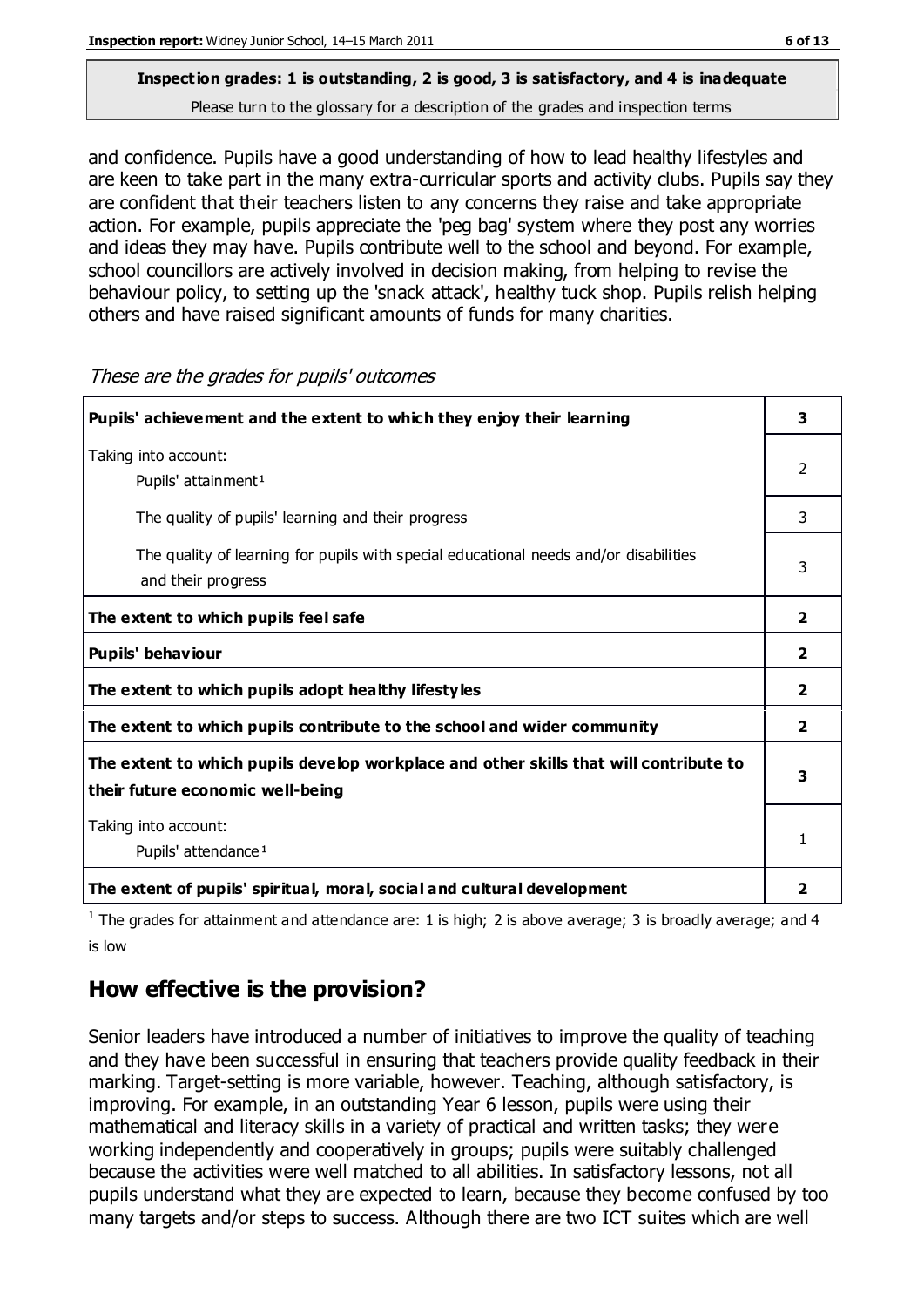**Inspection grades: 1 is outstanding, 2 is good, 3 is satisfactory, and 4 is inadequate** Please turn to the glossary for a description of the grades and inspection terms

used by the pupils, there are missed opportunities for pupils to research their work using ICT within lessons.

The curriculum is enriched well through a good range of extra-curricular activities. However, although the curriculum provides opportunities for pupils to write creatively, often using the outdoor area for drama, these activities and the use of the 'Forest school' in Year 3 are underdeveloped. The care, guidance and support for pupils are good. There are strong links with outside agencies, whose expertise is well used to target support, especially for those pupils who are potentially vulnerable. Pupils' needs are quickly assessed and their individual learning plans enable them to make satisfactory progress towards their targets. This good provision has a significant impact on pupils' emotional well-being and confidence, enabling them to be fully included in all aspects of school life.

These are the grades for the quality of provision

| The quality of teaching                                                                                    |  |
|------------------------------------------------------------------------------------------------------------|--|
| Taking into account:<br>The use of assessment to support learning                                          |  |
| The extent to which the curriculum meets pupils' needs, including, where relevant,<br>through partnerships |  |
| The effectiveness of care, guidance and support                                                            |  |

### **How effective are leadership and management?**

The senior leadership team is well motivated to seek further improvement, and has created a whole school commitment to improve pupil outcomes. Staff morale is high, which ensures that recent successes continue to be built upon. Improvement strategies are focused on the right priorities, but some are not at an effective stage of development. Although there are accurate assessments, these are not precise enough to monitor exactly what progress pupils make, in order to set more challenging targets. Improvement planning does not make explicit links between priorities for improvement and the impact on pupils' achievement, making progress difficult to measure. Similarly, middle leaders are not sufficiently involved in target setting, and using assessment data to measure impact.

There are highly positive relationships with the majority of parents and carers and communication is much improved. Partnerships are strong, where several linked specialist colleges enhance provision, for example through sporting activities, and workshops for gifted and talented pupils. Governance is satisfactory and the governing body engages constructively with parents and carers and staff. Governors fulfil all their statutory responsibilities, including safeguarding procedures. However, despite being involved in some aspects of monitoring, governors do not systematically evaluate the school's performance or compare this to national norms, and as a consequence do not hold senior leaders sufficiently to account. Community cohesion is good at a local level, with developing links globally, but work at a national level is at an early stage of promotion. The school's promotion of equality of opportunity ensures that all pupils, including those with special educational needs and/or disabilities, achieve satisfactorily. However, more able pupils are not always challenged enough.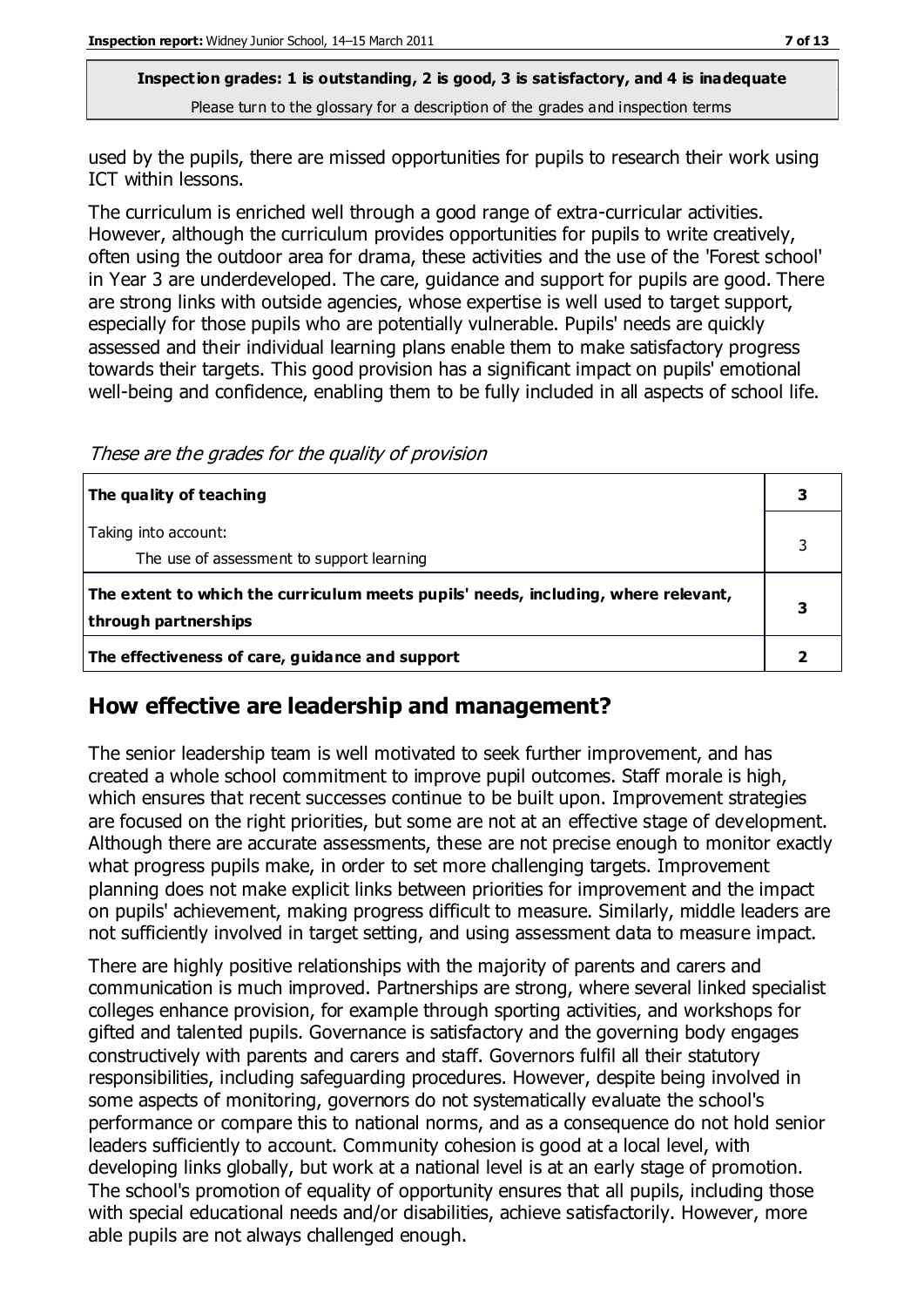**Inspection grades: 1 is outstanding, 2 is good, 3 is satisfactory, and 4 is inadequate**

Please turn to the glossary for a description of the grades and inspection terms

| The effectiveness of leadership and management in embedding ambition and driving<br><i>improvement</i>                                                           | 3                       |
|------------------------------------------------------------------------------------------------------------------------------------------------------------------|-------------------------|
| Taking into account:<br>The leadership and management of teaching and learning                                                                                   | 3                       |
| The effectiveness of the governing body in challenging and supporting the<br>school so that weaknesses are tackled decisively and statutory responsibilities met | 3                       |
| The effectiveness of the school's engagement with parents and carers                                                                                             | $\overline{\mathbf{2}}$ |
| The effectiveness of partnerships in promoting learning and well-being                                                                                           | $\overline{2}$          |
| The effectiveness with which the school promotes equality of opportunity and tackles<br>discrimination                                                           | 3                       |
| The effectiveness of safeguarding procedures                                                                                                                     | 3                       |
| The effectiveness with which the school promotes community cohesion                                                                                              | 3                       |
| The effectiveness with which the school deploys resources to achieve value for money                                                                             | 3                       |

#### These are the grades for leadership and management

### **Views of parents and carers**

The response rate from parents and carers was above average. Parents and carers commend the provision and feel well informed. All of those who replied to the questionnaire agree that their children's experience of school is a happy one. The inspection findings endorse most of their views. A few parents and carers expressed concerns about behaviour. The inspection finds that current systems to encourage and support good behaviour are effective and the school works hard to cater for individual needs. Although most parents believe that their child is making enough progress, inspectors find that progress in writing and for more able pupils, is not as good as it could be.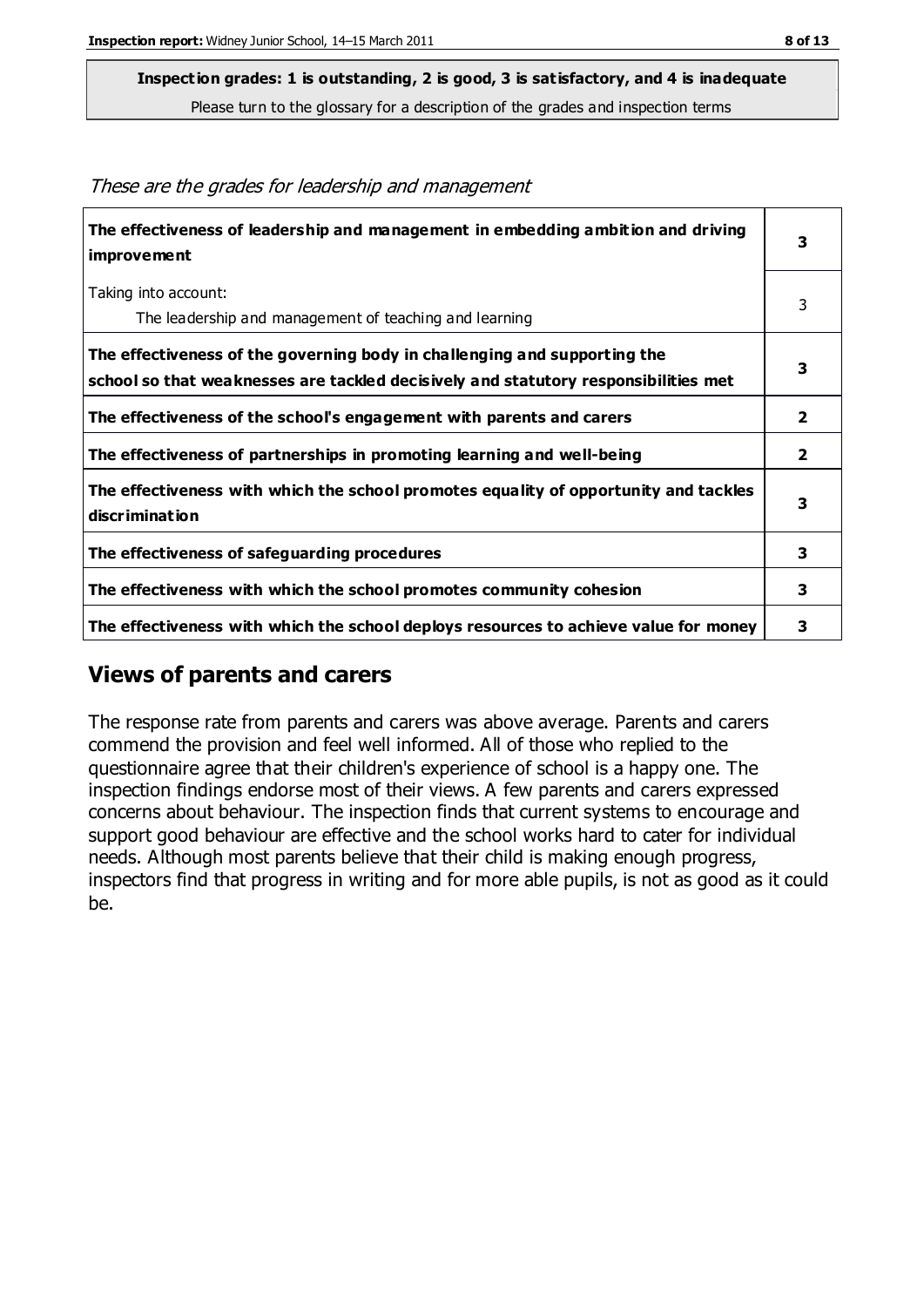#### **Responses from parents and carers to Ofsted's questionnaire**

Ofsted invited all the registered parents and carers of pupils registered at Widney Junior School to complete a questionnaire about their views of the school.

In the questionnaire, parents and carers were asked to record how strongly they agreed with 13 statements about the school. The inspection team received 94 completed questionnaires by the end of the on-site inspection. In total, there are 180 pupils registered at the school.

| <b>Statements</b>                                                                                                                                                                                                                                       | <b>Strongly</b><br>agree |               | Agree        |               | <b>Disagree</b> |                | <b>Strongly</b><br>disagree |               |
|---------------------------------------------------------------------------------------------------------------------------------------------------------------------------------------------------------------------------------------------------------|--------------------------|---------------|--------------|---------------|-----------------|----------------|-----------------------------|---------------|
|                                                                                                                                                                                                                                                         | <b>Total</b>             | $\frac{0}{0}$ | <b>Total</b> | $\frac{0}{0}$ | <b>Total</b>    | $\frac{0}{0}$  | <b>Total</b>                | $\frac{0}{0}$ |
| My child enjoys school                                                                                                                                                                                                                                  | 51                       | 54            | 42           | 45            | 1               | $\mathbf{1}$   | $\mathbf 0$                 | $\mathbf 0$   |
| The school keeps my child<br>safe                                                                                                                                                                                                                       | 56                       | 60            | 38           | 40            | 0               | 0              | $\mathbf 0$                 | $\mathbf 0$   |
| My school informs me about<br>my child's progress                                                                                                                                                                                                       | 38                       | 40            | 49           | 52            | 4               | 4              | $\mathbf 0$                 | $\mathbf 0$   |
| My child is making enough<br>progress at this school                                                                                                                                                                                                    | 48                       | 51            | 40           | 43            | 5               | 5              | 0                           | $\mathbf 0$   |
| The teaching is good at this<br>school                                                                                                                                                                                                                  | 44                       | 47            | 46           | 49            | $\overline{2}$  | $\overline{2}$ | $\mathbf 0$                 | $\mathbf 0$   |
| The school helps me to<br>support my child's learning                                                                                                                                                                                                   | 43                       | 46            | 46           | 49            | 4               | 4              | $\mathbf 0$                 | $\mathbf 0$   |
| The school helps my child to<br>have a healthy lifestyle                                                                                                                                                                                                | 37                       | 39            | 50           | 53            | 6               | 6              | $\mathbf 0$                 | $\mathbf 0$   |
| The school makes sure that<br>my child is well prepared for<br>the future (for example<br>changing year group,<br>changing school, and for<br>children who are finishing<br>school, entering further or<br>higher education, or entering<br>employment) | 38                       | 40            | 50           | 53            | $\overline{4}$  | 4              | $\mathbf 0$                 | $\mathbf 0$   |
| The school meets my child's<br>particular needs                                                                                                                                                                                                         | 41                       | 44            | 49           | 52            | 1               | $\mathbf{1}$   | $\mathbf 0$                 | $\mathbf 0$   |
| The school deals effectively<br>with unacceptable behaviour                                                                                                                                                                                             | 39                       | 41            | 45           | 48            | 4               | 4              | $\mathbf 0$                 | 0             |
| The school takes account of<br>my suggestions and concerns                                                                                                                                                                                              | 28                       | 30            | 58           | 62            | 4               | 4              | 1                           | 1             |
| The school is led and<br>managed effectively                                                                                                                                                                                                            | 43                       | 46            | 46           | 49            | $\overline{2}$  | $\overline{2}$ | $\mathbf 0$                 | $\mathbf 0$   |
| Overall, I am happy with my<br>child's experience at this<br>school                                                                                                                                                                                     | 46                       | 49            | 45           | 48            | 3               | 3              | $\mathbf 0$                 | $\mathbf 0$   |

The table above summarises the responses that parents and carers made to each statement. The percentages indicate the proportion of parents and carers giving that response out of the total number of completed questionnaires. Where one or more parents and carers chose not to answer a particular question, the percentages will not add up to 100%.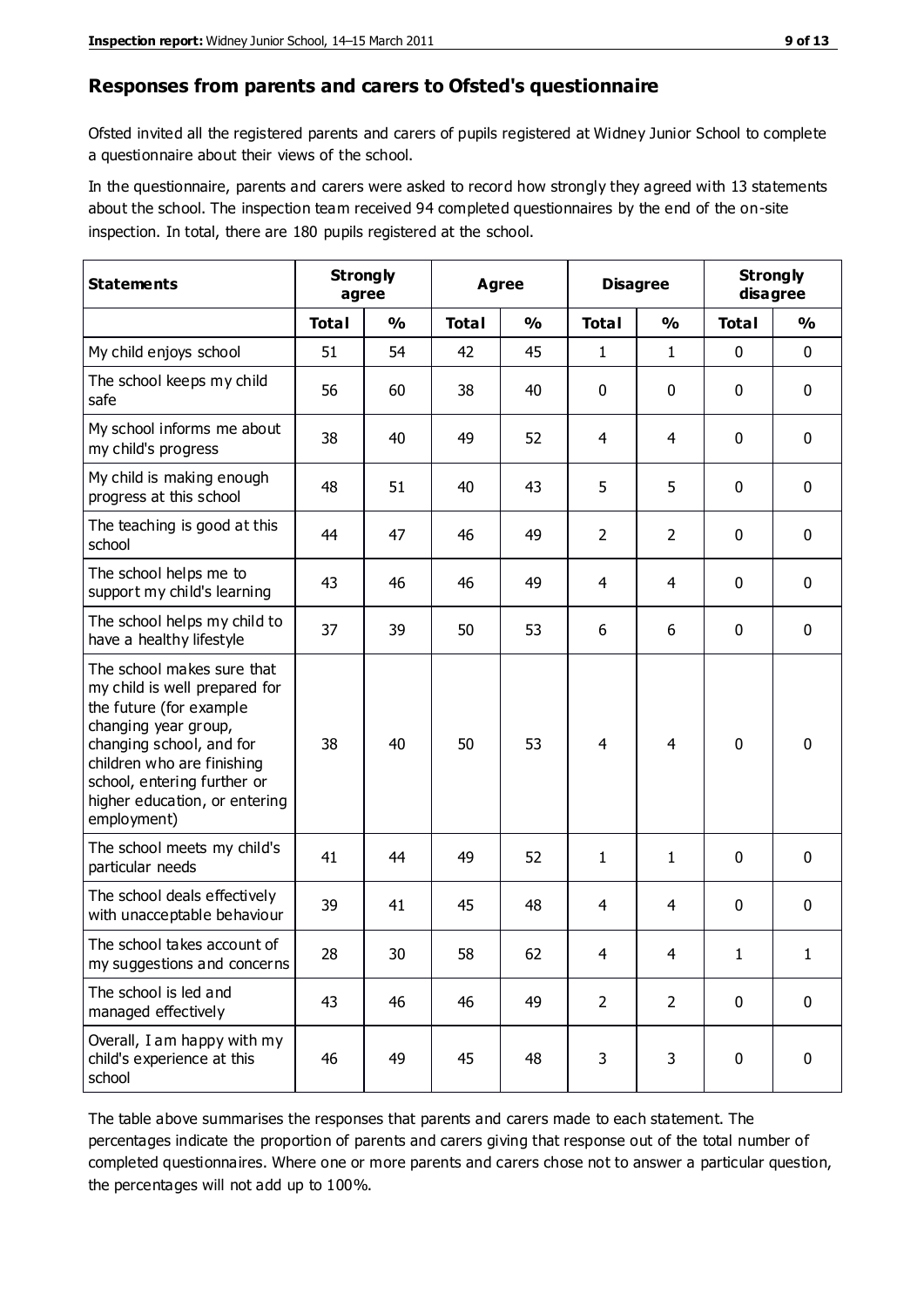# **Glossary**

| Grade   | <b>Judgement</b> | <b>Description</b>                                                                                                                                                                                                            |
|---------|------------------|-------------------------------------------------------------------------------------------------------------------------------------------------------------------------------------------------------------------------------|
| Grade 1 | Outstanding      | These features are highly effective. An outstanding school<br>provides exceptionally well for all its pupils' needs.                                                                                                          |
| Grade 2 | Good             | These are very positive features of a school. A school that<br>is good is serving its pupils well.                                                                                                                            |
| Grade 3 | Satisfactory     | These features are of reasonable quality. A satisfactory<br>school is providing adequately for its pupils.                                                                                                                    |
| Grade 4 | Inadequate       | These features are not of an acceptable standard. An<br>inadequate school needs to make significant improvement<br>in order to meet the needs of its pupils. Ofsted inspectors<br>will make further visits until it improves. |

### **What inspection judgements mean**

### **Overall effectiveness of schools**

|                       | Overall effectiveness judgement (percentage of schools) |      |                     |                   |
|-----------------------|---------------------------------------------------------|------|---------------------|-------------------|
| <b>Type of school</b> | <b>Outstanding</b>                                      | Good | <b>Satisfactory</b> | <b>Inadequate</b> |
| Nursery schools       | 59                                                      | 35   | 3                   | 3                 |
| Primary schools       | 9                                                       | 44   | 39                  | 7                 |
| Secondary schools     | 13                                                      | 36   | 41                  | 11                |
| Sixth forms           | 15                                                      | 39   | 43                  | 3                 |
| Special schools       | 35                                                      | 43   | 17                  | 5                 |
| Pupil referral units  | 21                                                      | 42   | 29                  | 9                 |
| All schools           | 13                                                      | 43   | 37                  | 8                 |

New school inspection arrangements were introduced on 1 September 2009. This means that inspectors now make some additional judgements that were not made previously.

The data in the table above are for the period 1 September 2009 to 31 August 2010 and are consistent with the latest published official statistics about maintained school inspection outcomes (see **[www.ofsted.gov.uk](http://www.ofsted.gov.uk/)**).

The sample of schools inspected during 2009/10 was not representative of all schools nationally, as weaker schools are inspected more frequently than good or outstanding schools.

Percentages are rounded and do not always add exactly to 100.

Sixth form figures reflect the judgements made for the overall effectiveness of the sixth form in secondary schools, special schools and pupil referral units.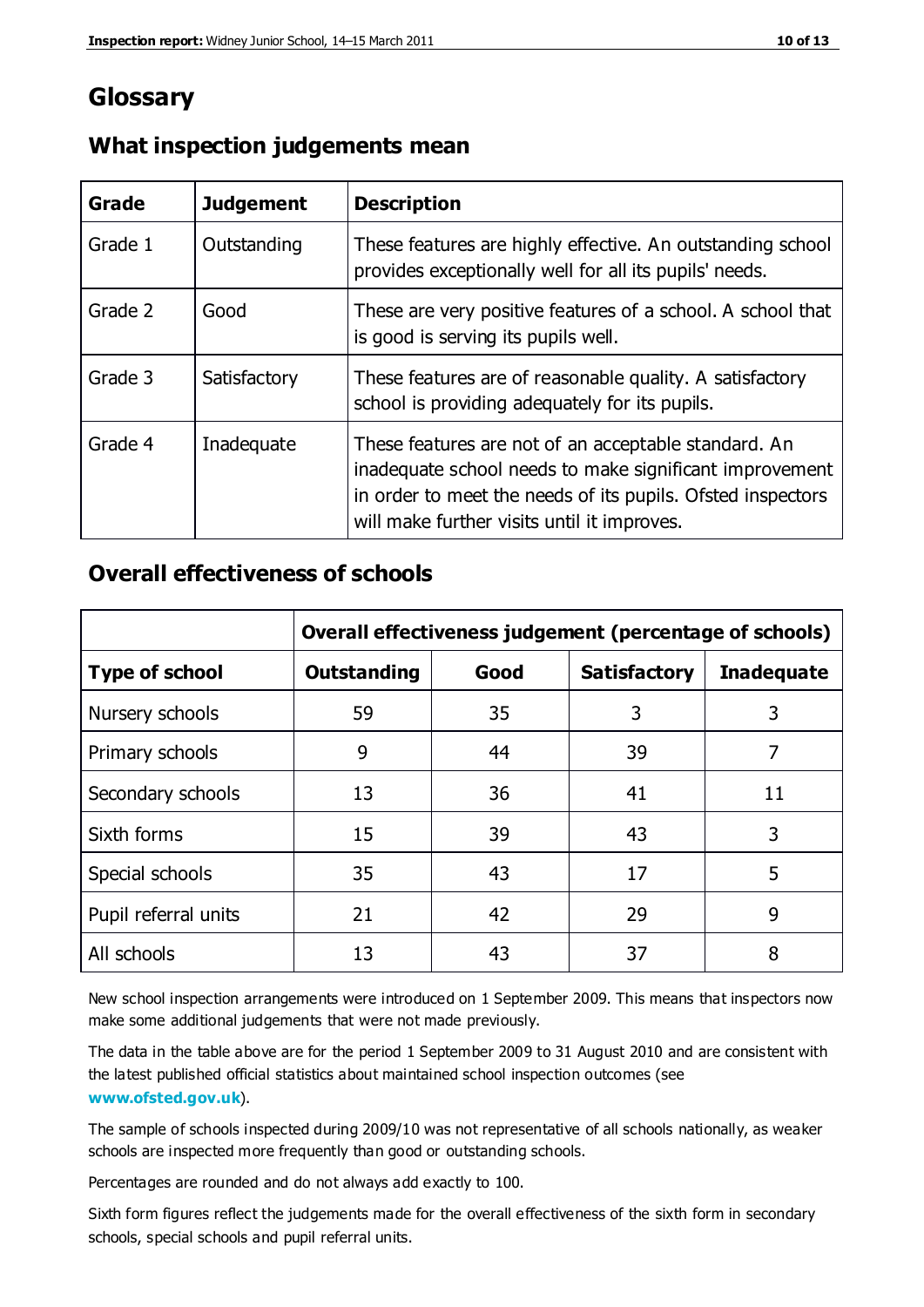# **Common terminology used by inspectors**

| Achievement:                  | the progress and success of a pupil in their learning,<br>development or training.                                                                                                                                                           |  |  |
|-------------------------------|----------------------------------------------------------------------------------------------------------------------------------------------------------------------------------------------------------------------------------------------|--|--|
| Attainment:                   | the standard of the pupils' work shown by test and<br>examination results and in lessons.                                                                                                                                                    |  |  |
| Capacity to improve:          | the proven ability of the school to continue<br>improving. Inspectors base this judgement on what<br>the school has accomplished so far and on the quality<br>of its systems to maintain improvement.                                        |  |  |
| Leadership and management:    | the contribution of all the staff with responsibilities,<br>not just the headteacher, to identifying priorities,<br>directing and motivating staff and running the school.                                                                   |  |  |
| Learning:                     | how well pupils acquire knowledge, develop their<br>understanding, learn and practise skills and are<br>developing their competence as learners.                                                                                             |  |  |
| <b>Overall effectiveness:</b> | inspectors form a judgement on a school's overall<br>effectiveness based on the findings from their<br>inspection of the school. The following judgements,<br>in particular, influence what the over all effectiveness<br>judgement will be. |  |  |
|                               | The school's capacity for sustained<br>improvement.                                                                                                                                                                                          |  |  |
|                               | Outcomes for individuals and groups of pupils.                                                                                                                                                                                               |  |  |
|                               | The quality of teaching.                                                                                                                                                                                                                     |  |  |
|                               | The extent to which the curriculum meets<br>pupils' needs, including, where relevant,<br>through partnerships.                                                                                                                               |  |  |
|                               | The effectiveness of care, guidance and<br>support.                                                                                                                                                                                          |  |  |
| Progress:                     | the rate at which pupils are learning in lessons and<br>over longer periods of time. It is often measured by<br>comparing the pupils' attainment at the end of a key                                                                         |  |  |

stage with their attainment when they started.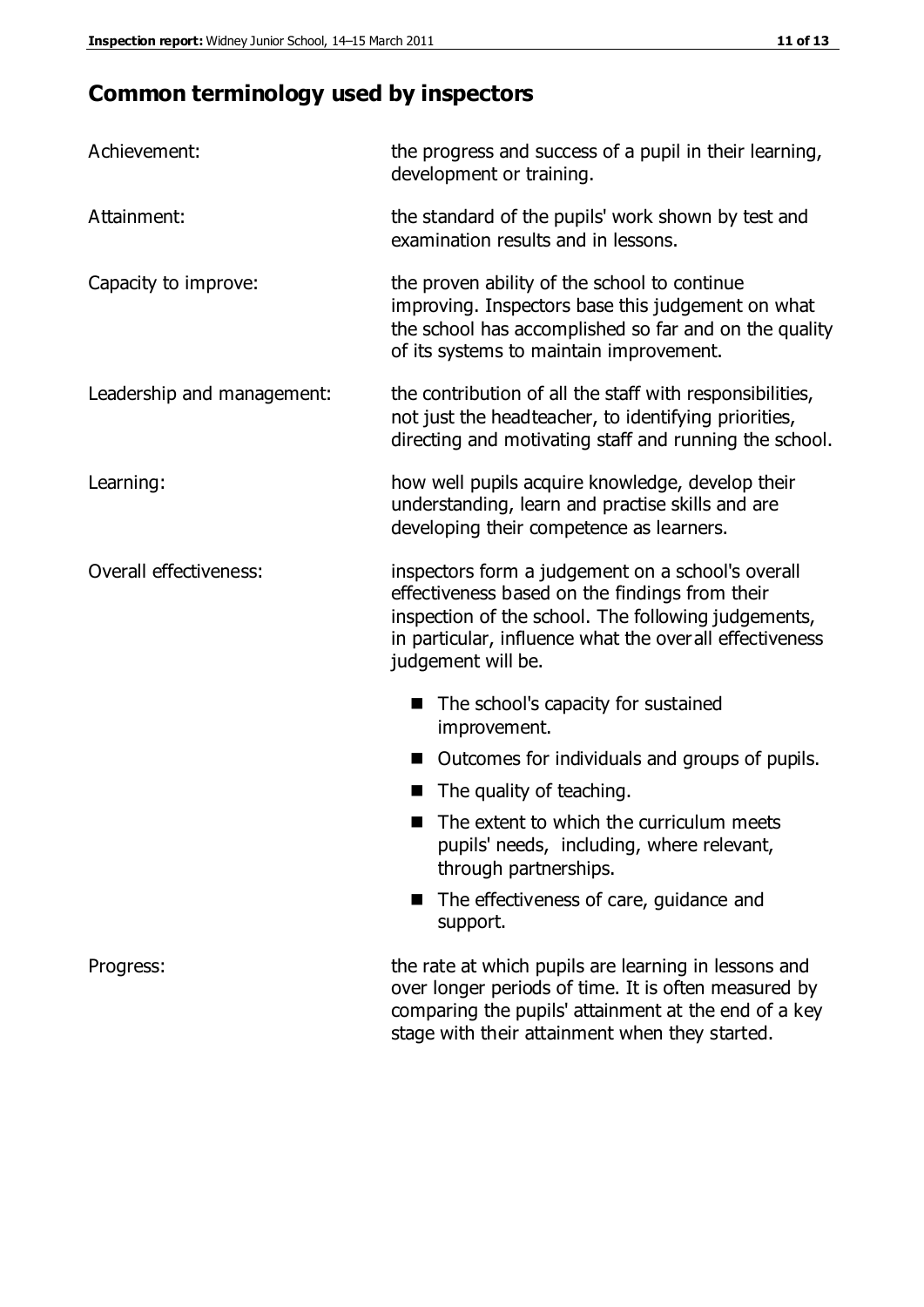### **This letter is provided for the school, parents and carers to share with their children. It describes Ofsted's main findings from the inspection of their school.**

16 March 2011

#### Dear Pupils

#### **Inspection of Widney Junior School, Solihull, B91 3LQ**

Thank you for the friendly welcome you gave the team when we inspected your school and for telling us your views. We enjoyed meeting you and seeing the many interesting things you do. In your questionnaires, you say you enjoy school; that adults are interested in your views; but sometimes the behaviour of a few lets the school down. Your teachers are working hard to ensure that this doesn't happen. The inspectors judge your school to be satisfactory. Here are some of the things it does well.

Your attendance is outstanding.

Your behaviour is good.

Your understanding of how to live a healthy lifestyle is good.

You get involved in helping around the school and in the wider community.

Adults make sure you are safe in and around school.

Miss Unsworth, the staff and governors are finding ways to help you do better

We have asked your school to do the following things to improve.

Ensure that all the good ways of showing you how to improve your learning are made clearer so that you know what you need to do to be successful.

Make sure that all your teachers match work to your abilities so that you make good or better progress.

Provide more opportunities for you to work together, and to explore and find things out for yourselves, including using computers more.

Use a better method of tracking your progress, so that you can have challenging targets to reach and use this to plan for school improvement.

Ensure that all leaders, including the governing body, are more involved in checking how well the school is doing compared to similar schools.

All of you can help your school improve further by continuing to have excellent attendance and trying your best in your activities.

Yours sincerely

Mary Hinds Lead inspector